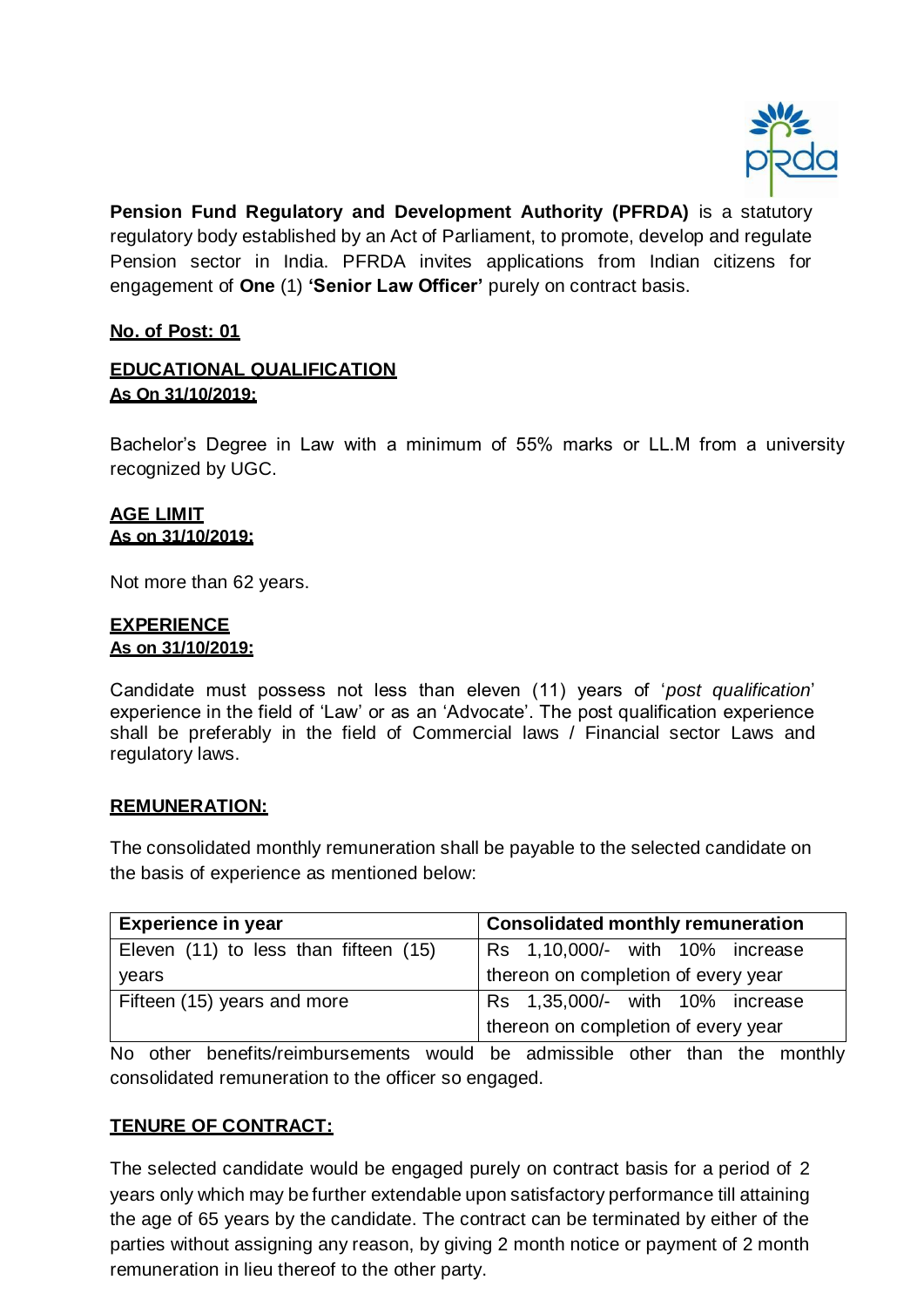# **GENERAL INSTRUCTIONS:**

1. Applications which are incomplete or not as per the specified format, or received after the prescribed date or received without supporting documents in respect of age, educational qualification, experience, caste/ Tribe/ Community/ Physical disability as applicable will be summarily rejected and will not be considered. The candidate is required to submit a brief profile (not exceeding 3 pages) regarding the qualification and experience along with the duly filled application form.

2. The Competent Authority reserves the right to call for additional documents as required from the candidate for validating the eligibility of the candidate by email/post within specified timelines specified thereunder. Failure to submit such additional document within the stipulated timelines as mentioned in the said communication will disqualify the candidature of the candidate forthwith.

3. Mode of Selection will be Interview. The Competent Authority reserves the right to modify the selection procedure at any time, if deemed fit. If necessitated, the Authority reserves the right to shortlist the candidate to be called for interview based on his/her educational qualification, experience and profile. Thus, merely fulfilling the eligibility conditions as laid down in the advertisement as regards qualification and experience, would not automatically entitle any candidate to be called for the interview. The Authority reserves the right to raise the minimum standard in respect of qualification and experience in order to restrict the number of candidates to be called for the interview.

4. Candidates should satisfy themselves about their eligibility for the post applied for. The Authority shall determine their eligibility only at the final stage, i.e. while calling them for Interview.

5. The Authority reserves the right to relax any of the eligibility criteria in deserving cases.

6. The Candidate would **not** be entitled for permanent employment in PFRDA at any point of time.

7. Candidates working in Govt. / Quasi Government Organizations/ Regulatory Bodies / Public Sector organizations, Banks, Financial Institutions and desirous of applying should submit their application along with a valid 'No Objection Certificate (N.O.C)' issued by their employer so as to reach the address as given at Point 14 on or before the due date. If selected, the candidate should submit a proper discharge certificate from employer before joining in PFRDA. The terms of contract will be broadly based on the terms and conditions of thisadvertisement.

8. The Authority reserves the right to cancel the advertisement fully or partly on any grounds without assigning any reasons whatsoever.

9. Canvassing in any form will disqualify the candidature of thecandidate.

10. If the candidate is found to be not eligible or knowingly or willfully furnishes incorrect or false particulars or suppresses material information, his/her candidature will be liable to be cancelled at any stage of the selection. If the candidate qualifies in selection process and subsequently it is found that he/she does not fulfill the eligibility criteria, his/her candidature will be cancelled and if engaged, his/her services would be terminated/forthwith without any notice or compensation.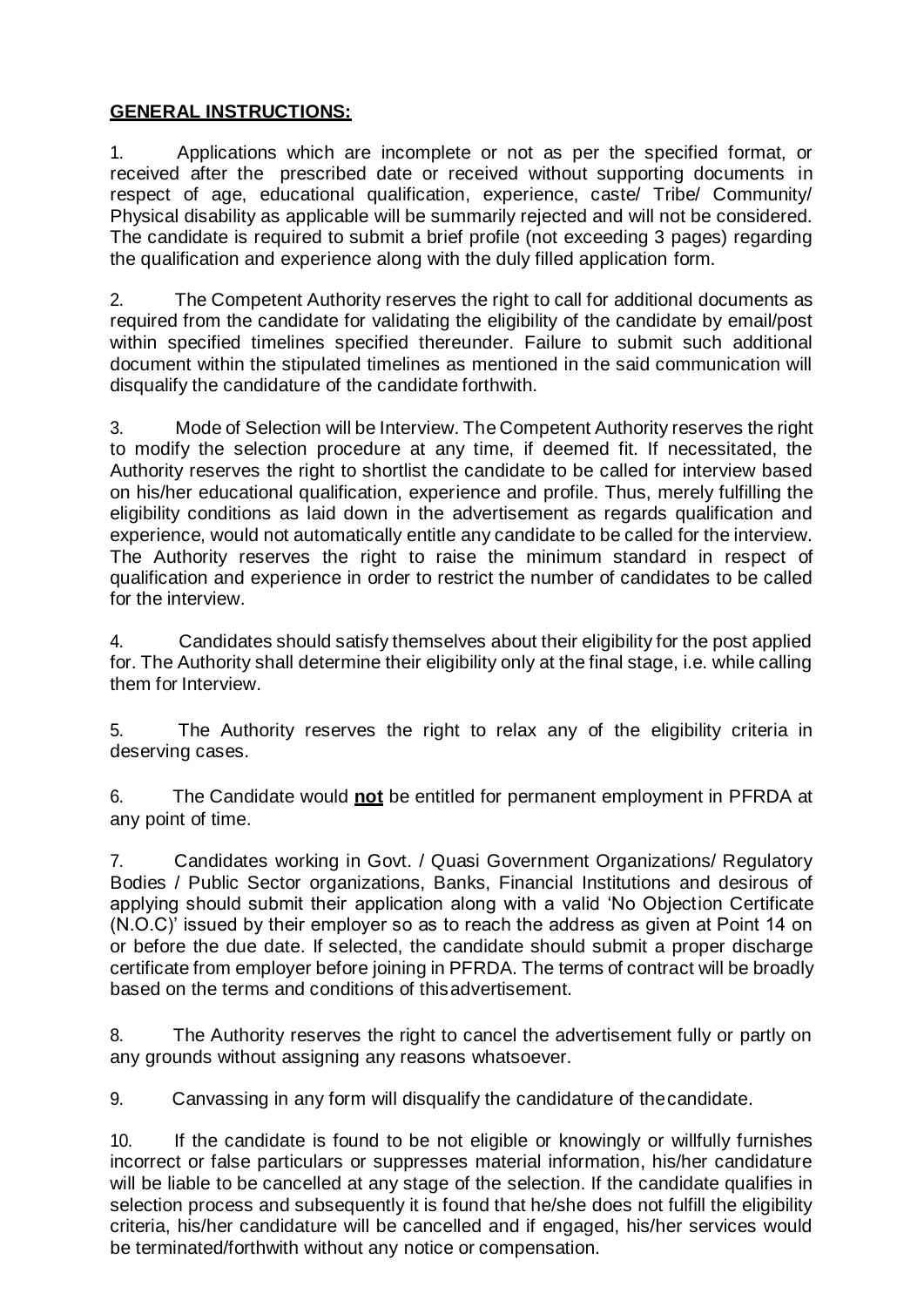11. Applications received after due date will not be entertained. The Authority takes no responsibility for any delay in receipt of application or loss thereof in postal transit.

12. The decision of Authority in all matters would be final and binding, and no correspondence in this regard would be entertained. Any matter related to the engagement of 'Senior Law Officer' or the procedure for the engagement shall be governed by the Laws of Union of India. Only courts in New Delhi (with exclusion of all other courts) shall have the exclusive jurisdiction to decide or adjudicate on any matter or dispute which may arise in connection with the selection process.

13. Outstation candidates called for interview will be reimbursed II class AC rail fare towards to and fro journey, subject to submission of necessary documentary evidence.

# **HOW TO APPLY:**

14. Applications should be sent by ordinary post/speed post (without AD) in a cover superscribing "**Application for the post of 'Senior Law Officer' on Contract**" to the following address so as to reach latest by and not after, **31st December 2019 (Tuesday).**

General Manager (Admin & HR), Pension Fund Regulatory and Development Authority, B-14/A, Chhatrapati Shivaji Bhawan, Qutab Institutional Area, Katwaria Sarai, New Delhi – 110016.

15. Candidates who satisfy the eligibility norms may apply giving their bio-data strictly in the format given below: